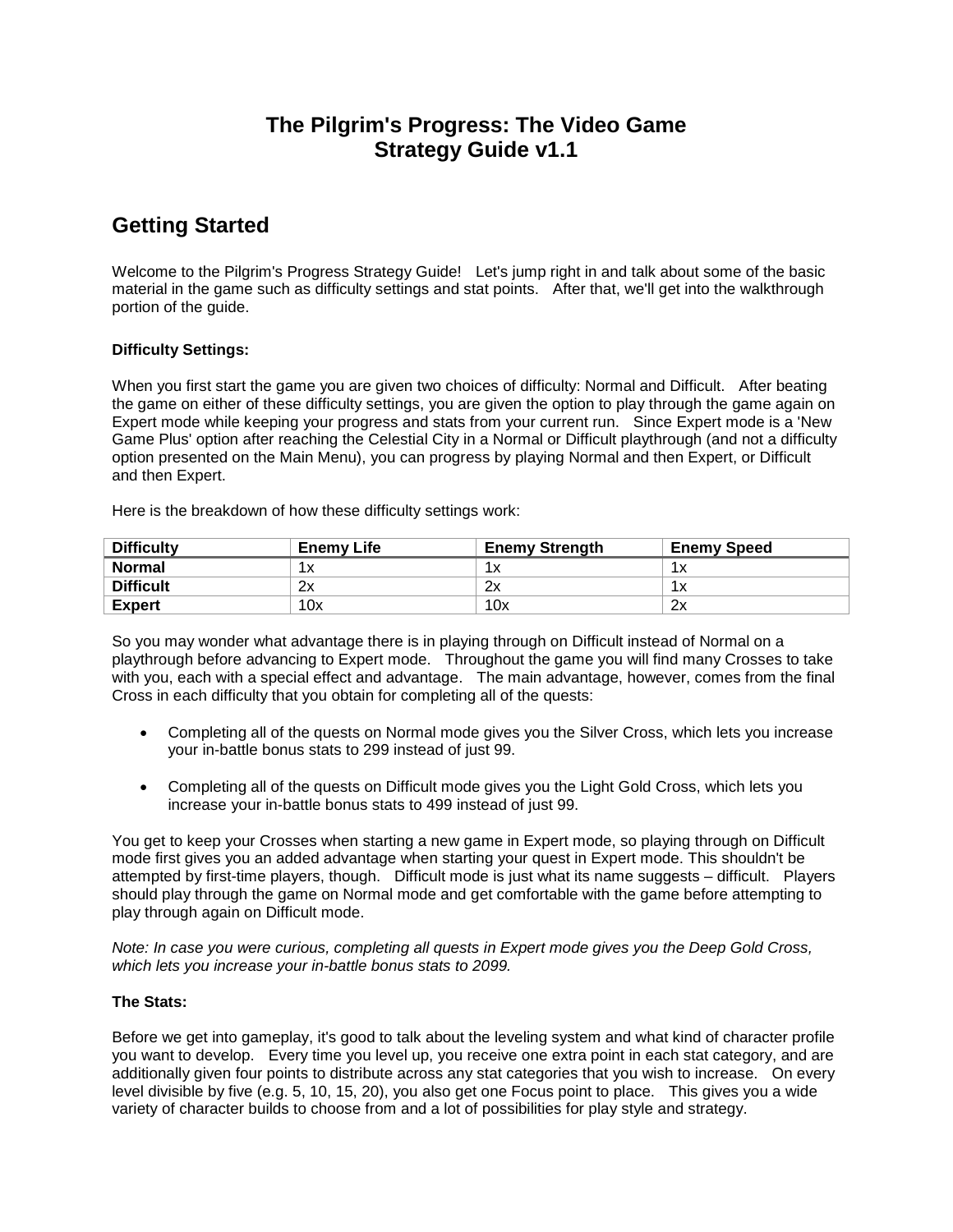**Faith** - This is your base strength. Each point in strength amounts to an extra 2 points of damage per hit, or 4 using an enemy's weakness. This means that if you place all four points from one level-up into Faith, you'll be dealing an extra 16 points of damage per hit, 20 if you include the stat point given to all stats from leveling up.

**Guard** - This is your defense. For every point that you place in Guard, you'll receive 3 points less damage per enemy hit. So if you place all four points from one level-up into Guard, enemies will take off 12 points less damage per hit, 15 including the stat point automatically given from leveling up.

**Zeal** - This is your speed in battle. The higher your Zeal, the faster your charge meter will fill. If your charge meter is fast enough, you can get 2, 3, or even 4 turns for every enemy turn! Zeal is calculated on a 10-point increment system. For every 10 points you place in Zeal, your charge speed increases by 10%. This means that your speed only increases when your Zeal level reaches the next multiple of ten. Using the Zeal blessing adds the equivalent of 50 points in Zeal, or a 50% increase of your base charge speed.

**Wisdom** - When an enemy uses a regular attack, its hit rate is 100%. However, if an enemy uses a status-changing attack such as "Claim," there is a chance that it will be ineffective. The higher your Wisdom, the greater the chance of enemy status attacks being ineffective. If you placed all four of your stat points from one level-up into Wisdom, it would roughly give you an additional 1.5% chance to dodge a status attack. It's best to spend the first part of the game building other stats such as Faith and Guard. Wisdom is a better end-game stat to defend against really nasty status inflictions. Wisdom also reaches its peak effectiveness at 150. Putting points into Wisdom beyond 150 isn't recommended, as returns are diminished by about 20:1.

**Prayer** - Later in the game, Prayer will become very important as you'll want to pray and build up stats for each battle. Placing points in Prayer will increase the increment by which your stats go up when you pray for them. For example, praying for strength with zero points in Prayer will give you a 2-point bonus in strength (because 2 is the base increase for strength). If you build your Prayer stat up to 10, then praying for strength will increase your bonus strength by 12. Without beating the game, 99 is the cap for your four bonus stats (Strength, Defense, Regen, and Wisdom).

**Spirit** - This increases your maximum Spirit and lets you take more hits. Every point in Spirit equals 25 points in your actual Spirit lifebar, meaning that if you put all four stat points into Spirit from one-level up (including the 1 point that goes to all stats automatically), your Spirit meter will increase by 125 points!

*Guard vs Spirit*: So what's best to invest in – Guard or Spirit? Each investment is good for different things and for different reasons. Let's say an enemy can take off 60 damage per hit from you. If you spent all of your points from 4 level-ups in Spirit, that would give you 500 extra life points. That would let you take an extra 8 hits from the enemy that inflicts 60 damage per hit. That's a lot of extra hits! However, if you had spent all those points in Guard from 4 level-ups, it would have increased your defense by exactly 60. That would cause the enemy hits (that used to take off 60) to take off just 1 damage, meaning that you could sustain an additional 500 hits from that enemy! In this case, Guard is the clear winner! However later in the game, you won't be able to get your Guard high enough to have this effect on strong enemies, and will instead need to focus on surviving single strong hits. If an enemy is hitting you for 1000 damage and you only have 900 life, it would only take 1 level-up's worth of stat points invested in Spirit to boost your life to 1025, letting you survive the hit. Investing in Guard would take an additional 4 or 5 level-ups worth of points to get the damage amount low enough to survive. Guard is a good slow and steady investment over time, especially early in the game, while Spirit is best for a quick pick-me-up and more effective later in the game for withstanding big hits.

### **Character Builds:**

These builds focus on how you can strategically distribute your 4 points after each level-up: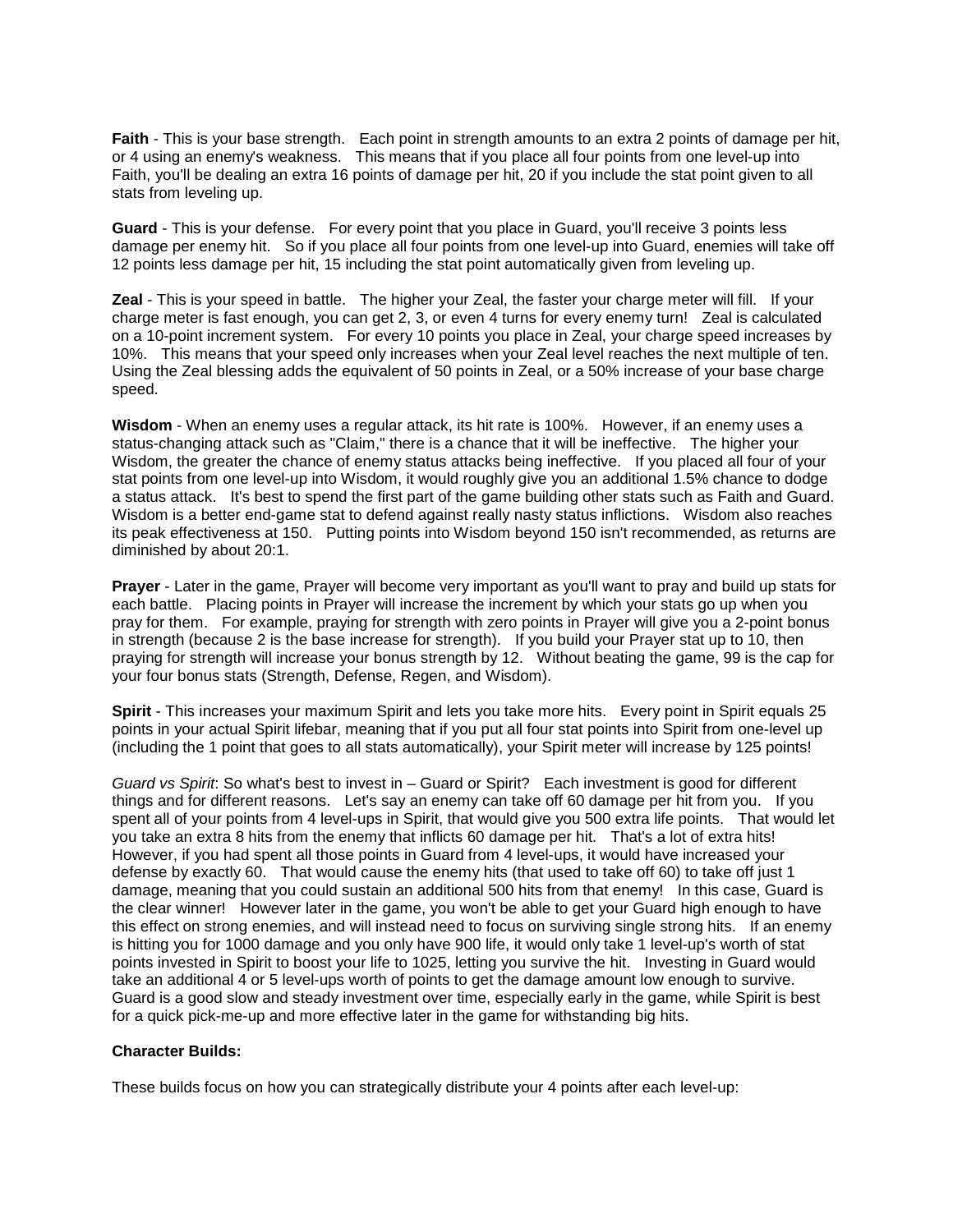#### **Faith & Guard:** 2-Faith, 2-Guard

This is a great build for players who are new to the game. Increased Faith will help make short work of enemies and increased Guard will quickly make enemy attacks much less threatening. When Zeal gets close to its next increment of 10, perhaps consider throwing a point or two at it to cap it off to give you a boost.

#### **Offensive Build:** 3-Faith, 1-Zeal

If you plan on playing more aggressively then put 3 of your 4 points into Faith and 1 into Zeal. You'll be able to 1-shot enemies very quickly and the speed will add up over time. This is good for beginners. You will be vulnerable to hard-hitting enemies, but the idea is to take them out before they can take you out! Using Peace can give you a defense boost in tough battles.

#### **Defensive Build:** 2-Guard, 1-Spirit, 1-Wisdom

Increasing your Guard will soften the hits, increasing your Spirit will increase the number of hits you can take, and increased Wisdom will give you an added chance of avoiding status attacks. You'll be like an armored tank! Battles will last a bit longer due to lower attack power, but what's the rush? Using Authority can give you a little more attack power when needed.

#### **Balanced Build:** 1-Faith, 1-Guard, 1-Prayer, 1-Zeal

This is a sure and steady way to build attack power, defense, and speed, making a well-rounded character. It also slowly builds your prayer level for boss battles down the road. It will take a little more time to get things rolling, but you will be much more stable when you reach new areas and luck will play less of a role.

**Faith-Only:** This is another good build for beginners. Putting all or most of your points into Faith will let you breeze through most of the game, one-shotting many enemies and taking down bosses in just a few hits. The problem will come later in the game when you can get beaten in one hit yourself from attacks such as "Fall Away" due to your low Spirit and low Guard.

**Guard-Only:** This is another good build for beginners. After spending a few level-ups' worth of points on Guard, many enemy attacks will be taking off just 1 damage per hit, making you all but indestructible! Those battles will take longer, however, due to your low attack power.

**Prayer-Only:** This is a more advanced build for intermediate players. Building up your Prayer means that you will need to start every battle by praying to boost your stats. You will start off generally weak, but will be able to increase your stats very rapidly as the battle goes on. Battles will take longer to win this way.

**Wisdom-Only:** This should be for advanced players only. While Wisdom is a good addition to a balanced player, it can be challenging by itself. Your Faith (offense) and your Guard (defense) will be very low, you won't be very fast, and you won't be able to raise your stats with Prayer effectively. Once you gain a Focus point, this becomes easier, because you can place it in Preparedness to make up for your other stats.

**Zeal-Only:** This is another build for advanced players only, even though it is better than Wisdom-only. Putting all of your points in Zeal takes a while to bear fruit since it takes 10 points to see a difference in your speed. You would have to put all your points in Zeal from 2 level-ups to see a 10% increase (i.e. all stats get 1 point per level up, then you get 4 to place yourself, making a 5-point increase total per level). However, after reaching level 10, you'll be at the speed your Zeal blessing would have put you at. Add to that your Zeal blessing for an additional 50% increase and you'll be at double your starting speed! You'll get a ton of turns, and that's a good thing since you'll need them!

**Spirit-Only:** This will help you survive, but this build may not be very interesting to play. You'll be able to take a lot of hits, but it will also take a long time to defeat enemies. You'll need to rely heavily on Blessings such as Holiness, Zeal, and Authority to win tough battles.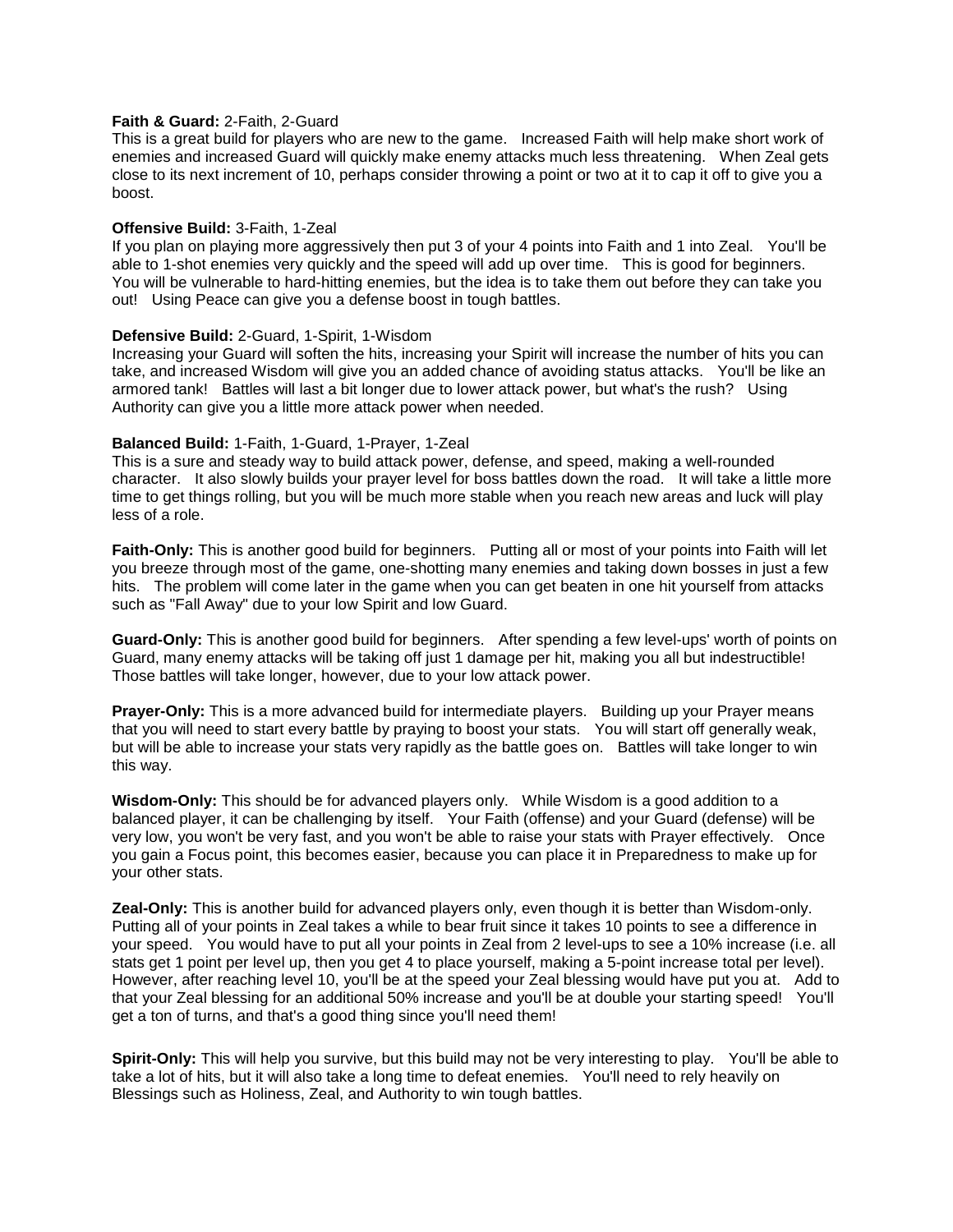**Holiness Build:** You can also make Holiness your focus in your battle strategies! Put all of your Spiritual Maturity skill points into Guard and Prayer, giving you good defense and healing abilities, and all or a majority of your Focus points into Holiness. This way, Holiness can do the majority of the work for you as you gradually damage your enemies over time. It will be slow going at first, but after you invest a few Focus points into Holiness, it will be able to wear down even the toughest enemies while you spend your turns healing. Make sure to collect Crosses that affect Holiness such as the Blue Cross to extend the duration of your Blessings, as well as the White Cross to add a second layer of Holiness. If Holiness isn't available yet for the next battle, use Forgiveness to make your Blessings available again! This should be done only as a personal challenge.

# **Chapter 1: Escaping the City!**

The first portion of the game consists of escaping from the City of Destruction. It's actually quite easy to get out of – just run to your right and jump over any pits you see. The pits lead to an underground sewer area. Although this area is mostly skippable, there is valuable experience to collect here, as well as your first Cross! So let's take a look at the things you SHOULD do before leaving!

## **Quests:**

*Warn the Citizens of Destruction* - This quest is very straight-forward. Find ten citizens in the city, and while standing in front of each citizen, stand and press UP to warn them of their impending doom! To avoid having to exit the city and come back in, make sure to explore the sewer areas for additional people.

*Defeat Groundskeepers* - The first enemy you'll encounter in the game (unless you fall into the sewer or avoid all enemies until the next set of areas) will be a Groundskeeper. You need to beat ten of them to finish this quest. These are easy enemies to beat, and you should have no problem beating ten of them. However, there are only five of them in the city, which means you will have to beat them all, exit the city, and re-enter the city to beat them again to meet your quota!

*Give Bibles* - You get this quest in the City of Destruction, but you will probably not finish it here. Don't rush on this one, as you will almost certainly complete this quest while doing other things throughout the game. Just collect Bibles when you see them and give them as needed!

*Feed the Hungry* - Just like giving Bibles, don't stress about this one yet. You have your entire journey to feed ten people. You will most likely complete this quest four or five times over before beating the game. Simply collect coins and buy food from Vendors when you can. Each item of food costs \$25 and can be purchased from one of the several Food Vendors along your journey. Having food is important, as you'll be ready and able to help those who are hungry as you encounter them!

### **Enemies:**

*Groundskeeper* HP: 30 Strength: 30 Speed: 10 Weakness: Truth

This is the first enemy that you will most likely encounter. They are very easy to beat, especially when using Truth. The best strategy is simply to defeat them before they are able to inflict Frustration on you, which will steadily drain your life if the battle drags on for too long, but you can also use Renewal to get rid of Frustration if you are hit with it.

*Filth*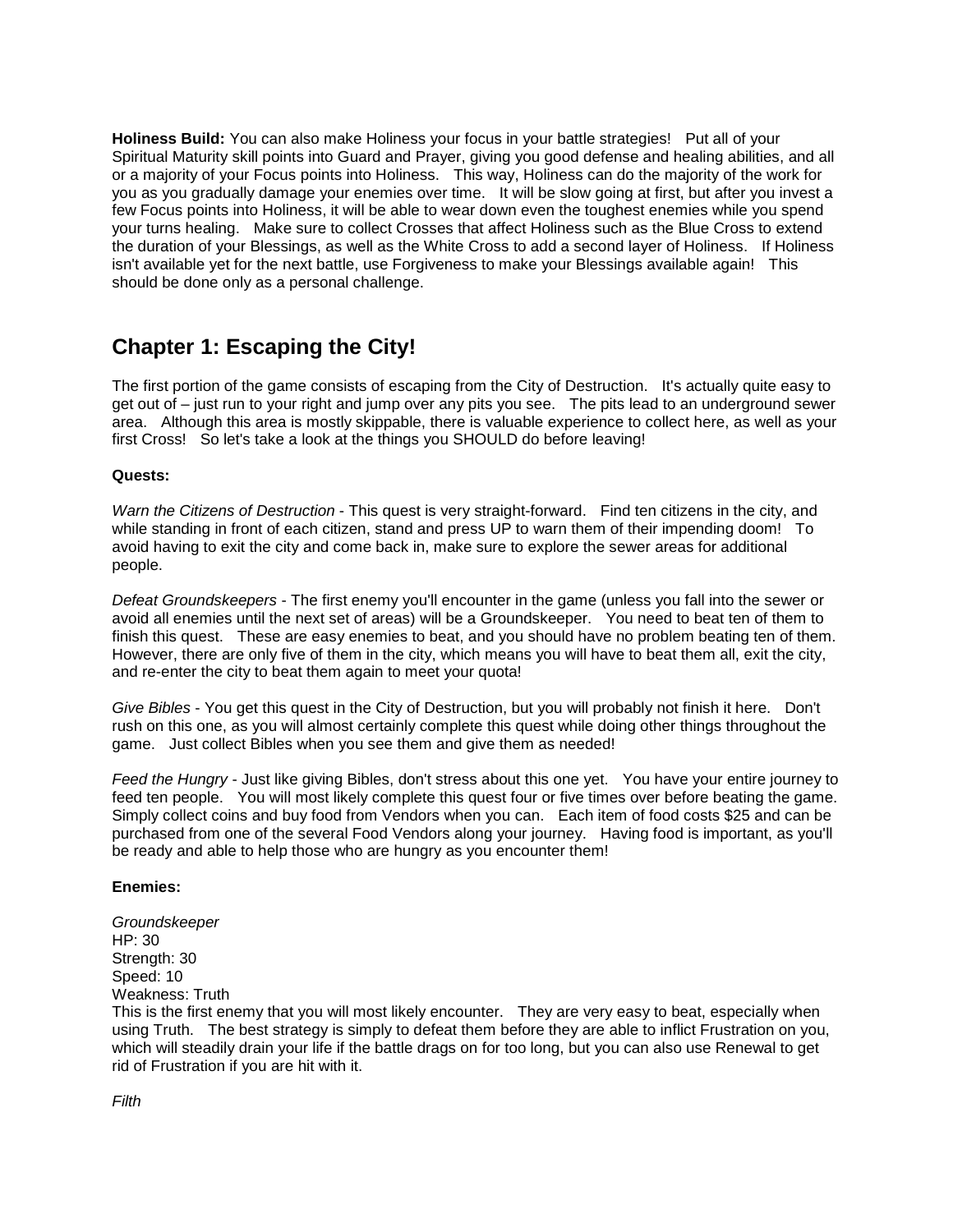$HP: 40$ Strength: 40 Speed: 8 Weakness: Promise

If you happen to fall into the sewer, you will encounter this slightly stronger enemy, though this enemy is still no match for you! Just use Promise against him. If you bump into him while still level 1, feel free to use Holiness to get a quick victory and easy Exp! The only threat from Filth is if he continues to use "Mudsling," which can be a damaging attack to low-level players.

## **Cross Alert!!!**

The Miracle Cross

You can grab your first Cross very early in your journey! Fall into the fourth entrance to the sewer and you will see a wooden Cross leaning against the wall to your left. Stand on this Cross and then kneel down to pray. Continue to pray here until you get a message that says, "You have been blessed with miracles!" Congratulations, you have received the Miracle Cross! It's dark green and gives you a 1% chance to instantly beat an enemy upon encountering it.

*Note: Take notice of the girl named Olive in first sewer entrance, as she will be important later!*

# **Chapter 2: Defeating Sinmire!**

After leaving the city and making your way across the field, you will enter the Swamp of Despond. There are no specific quests for this area, although you may come across children to give Bibles to or feed. Work your way through the swamp, dodging the wooden spikes along the way. After several encounters with Shame, you will reach Sinmire, the first boss!

### **Quests:**

*Defeat Sinmire* - Sinmire is the first boss you'll encounter. Beat him to complete this quest. The strategy for the fight is below!

### **Enemies:**

*Shame* HP: 60 Strength: 70 Speed: 10 Weakness: Grace Shame won't be too much of an obstacle for you as long as you fight back with Grace! He will apply Shame (one type of status infliction) on you which will prevent you from being able to use your Blessings, but you probably won't need them for this battle. Try to enter battle with full Spirit and you won't have any problems.

#### **----BOSS----**

*Sinmire* HP: 400 Strength: 120 Speed: 6 Weakness: Faith

The first Boss you will encounter is Sinmire. He has a lot more life than the other enemies you've fought so far, but he will fall to you easily as long as you use your first few turns wisely.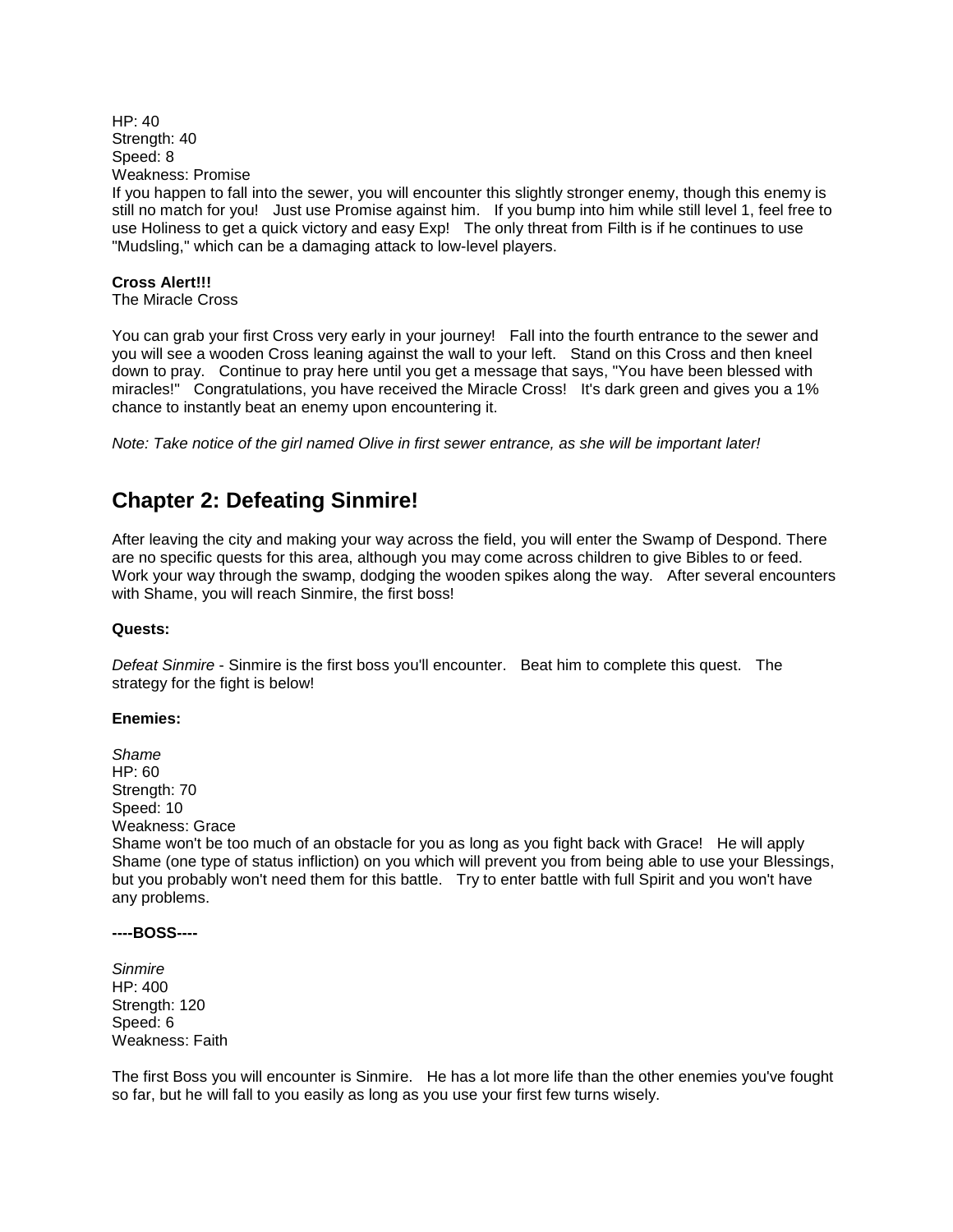Sinmire can inflict Shame on you, which will prevent you from using your Blessings, so try to use Blessings in your first few turns. Holiness is very effective against him and will help give you an early victory. You should also use Authority to give you double damage. After this, use Faith against him to wear him down. He will use Frustration against you (which will continuously drain your life) as well as Mudsling to do heavy damage. Resist with Faith and heal as needed and Sinmire will fall!

# **Chapter 3: The Dark Side of Morality**

After defeating Sinmire, make your way to the right until you encounter Mr. Worldly Wiseman. He will tell you to take the path of Morality. It is recommended that you be at least level 4 before reaching this point. You will NOT be able to turn around and leave once you enter, at least not until the cutscene with Evangelist at the end of the path.

Make your way to the right through Morality, doing battle with Souldozers along the way. Eventually you will meet up with Evangelist who will guide you back the way you came. Now you will be able to exit the area again where you came in. Exit the area and once again make your way to the right, past the place where Mr. Worldly Wiseman once stood.

*Note: Take notice of the man mourning beside the gravestones, as he will be important later!*

## **Quests:**

*Warn the Citizens of Morality* - Like the other quest to warn the citizens of Destruction, simply press UP while passing people in this area to warn them. You need to warn ten people, and there are only six in the passage. But no worries, once you reach the end and speak with Evangelist, you'll be able to warn the people again on the way back out! This is a great quest to do for easy Experience!

## **Enemies:**

*Souldozer* HP: 260 Strength: 150 Speed: 5 Weakness: Grace

Souldozers are the toughest enemies you've encountered so far. What makes them difficult is their attack called "Bury," which will do serious damage because it inflicts "Fear," making your defense zero for a short time! If Souldozer uses Bury, you will most likely lose more than half your life, putting you at risk for a second and final strike! Souldozer's weakness is his lack of speed. As long as you heal when needed, you should be able to get in enough hits to win against him. Use Authority and Holiness as needed. Assurance can also help defend against Bury.

# **Chapter 4: Blocked by Beelzebub!**

After leaving Morality and exiting the screen to the right, you'll enter the area of the Wicked Gate. This can be a hazardous area if you aren't careful. Make your way to the right, dodging the flaming arrows that fall from above. You will also come across small reptilian creatures crawling along the ground called Assassins. You can jump over these, but they can provide some Exp for a last-minute level up before the boss.

## **Quests:**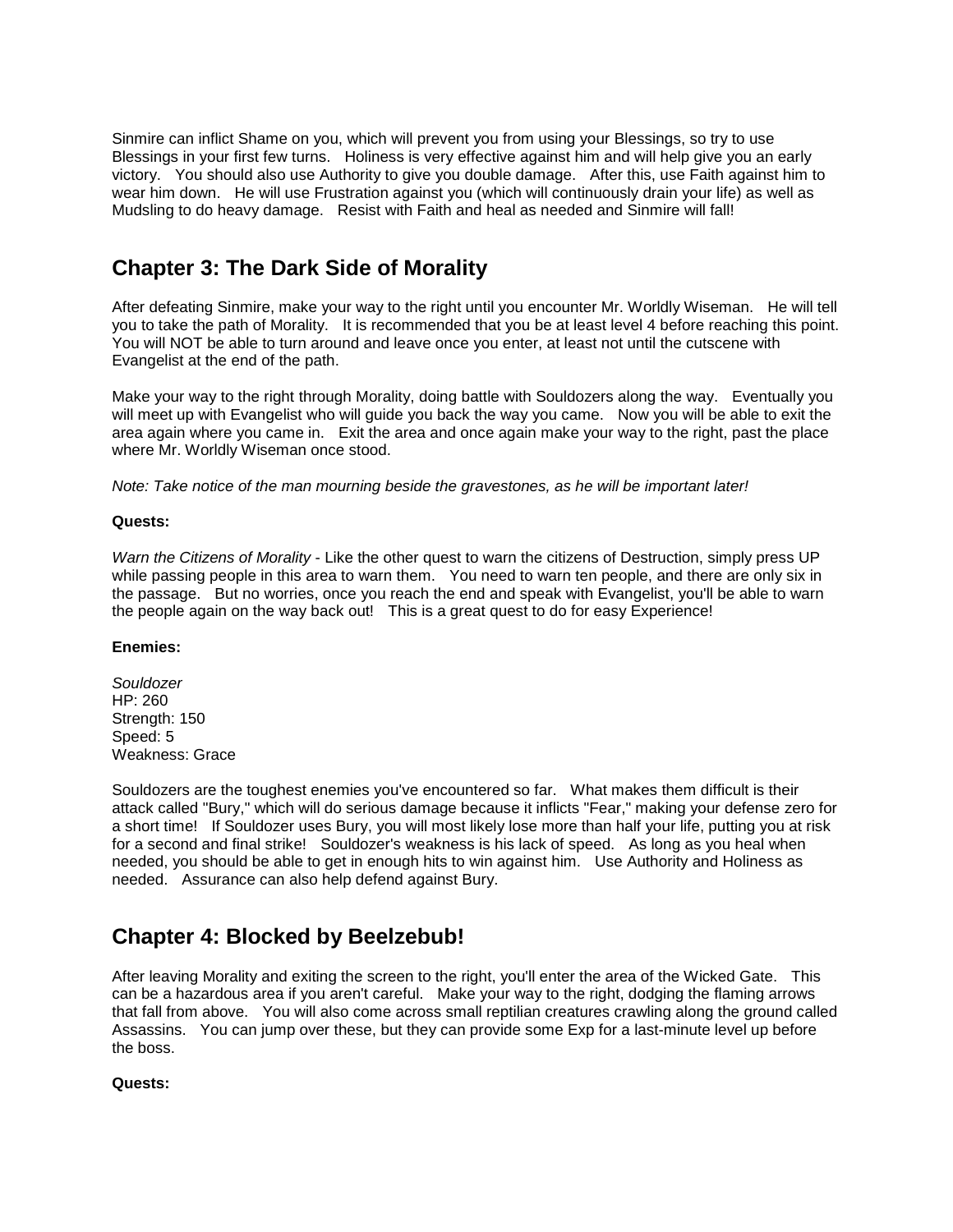*Defeat Beelzebub* - You get the idea.

#### **Enemies:**

*Assassin* HP: 100 Strength: 190 Speed: 15 Weakness: Faith

Assassins are unique enemies in that they have very little life but are very strong. The best way to beat them is by getting in a few solid hits before they can get in too many of their own. If you have been investing a lot of points in Faith, then you should be able to defeat them in a single hit. If not, then you should at least be able to beat them in two. Otherwise, they may give you trouble. They can use Tragedy – the strongest attack you've encountered so far.

**-----BOSS-----**

*Beelzebub* HP: 600 Strength: 200 Speed: 10 Weakness: Truth

The fight against Beelzebub is just a street fight. He has several strong attacks to pick from, but fortunately, he doesn't have a status attack that he can use on you. He can use Tragedy, which will hit hard for a lot of damage. You also don't want to make the fight last too long since he can use Feed, which will slowly restore his life while taking yours! He will also use Merciless, increasing his attack speed by about 30% (up to 100% if he uses it uses it 4 times). So be ready to Resist with Power from time to time, keeping his speed at its base level.

A good strategy is to spend your first turn on the Blessing Peace, which will double your defense. This will give you more turns to prepare yourself without worrying about his attacks as much. Once you have Peace, use your next turns to strengthen yourself with Authority and Zeal as well. Heal if needed, and you should be ready to take him down! Get in as many hits as you can with Truth while your Blessings are still active. You should be able to beat him before needing to heal again.

If you want a more careful strategy, use Peace and then alternate your turns to boost your Regen (by praying for regeneration) or your defense (by praying for protection) and healing when needed. Get your Regen and your Defense bonus stats to 99 and Beelzebub won't pose much of a threat to you anymore! If you have spent points in Prayer, this strategy will work much better!

### **Cross Alert!!!**

The Olive Cross

After defeating Beelzebub and talking with Good Will, you can get the Olive Cross. You'll have to go back to the City of Destruction to get it, however! Backtrack all the way to the beginning of the game and enter the first sewer entrance and talk to Olive. She will be happy that you told her about the small gate and give you the Olive Cross. The Olive Cross will double your base regen amount inside and outside of battle.

# **Chapter 5: Climbing the Hill!**

Now that Beelzebub is out of the way, it's time to make your way to the Interpreter's House! After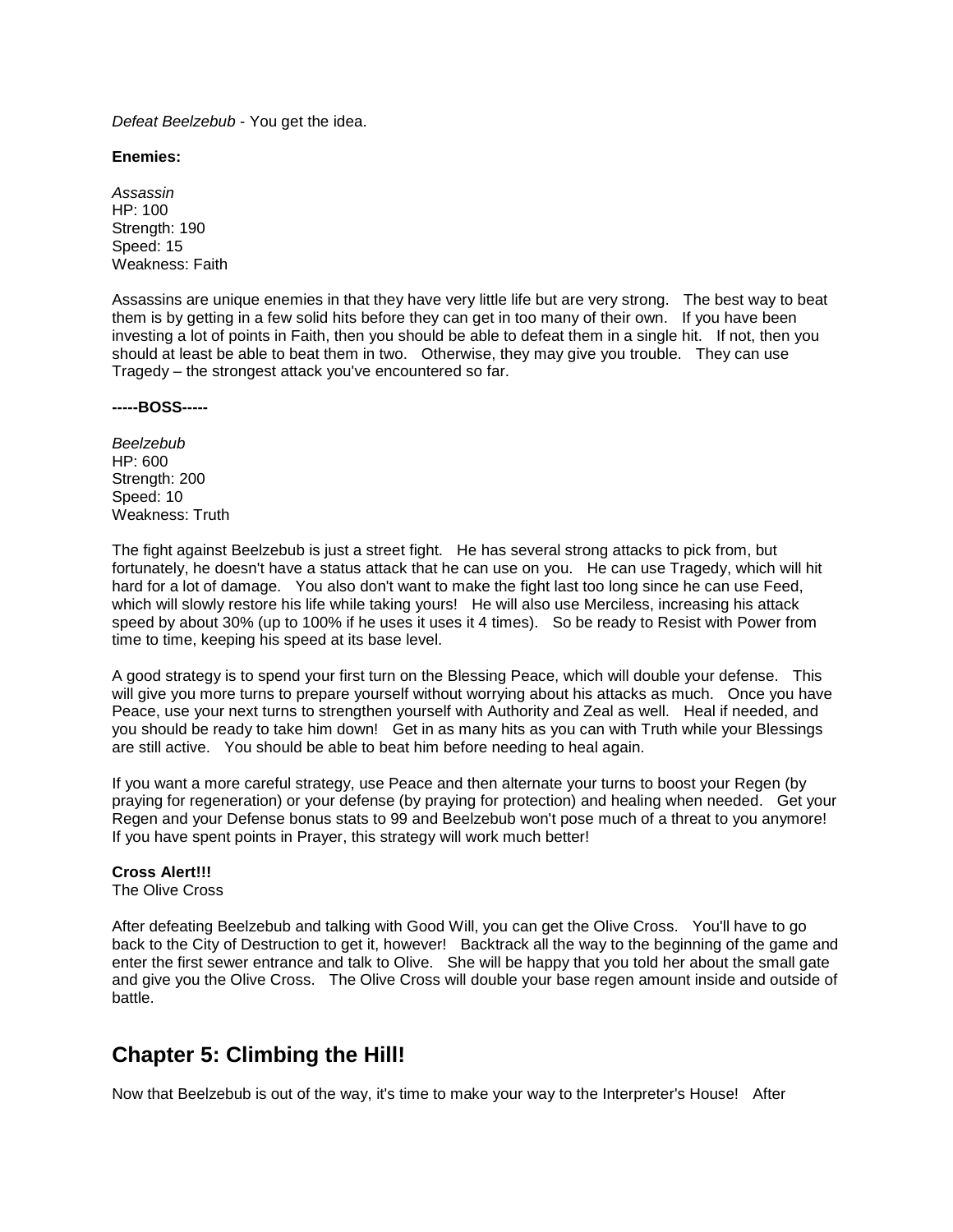chatting with Good Will and entering the Small Gate, make your way to the House of the Interpreter not far away (*Note: You'll pick up a flower along the way which will be important later!*). You will pass another Food Vendor here, so spend your coins and grab a fresh food supply while you can! Watch for an area with two large angel statues. This is where you can enter the house. Stand between the angels and press UP, and then make your way to the end of the corridor to where the Interpreter is.

After visiting with the Interpreter, leave the house and make your way to the right into the next area. In this field you will come to a large Cross. You can pass it by, but you're warned that you will not be able to climb the hill with such a large burden. Instead, kneel at the Cross and you're taken to Calvary where you meet Jesus at the Cross. Here you are freed from your burden and are now ready to continue your journey. Before leaving this area, make your way to the far right to find another flower. This will be important for later.

Leave Calvary the way you came, and proceed to the right. There are several cutscenes here, one with the chained men, and another with Hypocrisy and Formality. At the base of the Hill there are three entrances. The first entrance is called Danger, which leads to a dead end in front of a pit of spikes. The second entrance is the path up the Hill of Difficulty, which is the correct path. The third path leads to Destruction, which is another dead end in front of a pit of spikes.

The Hill of Difficulty is a bit of a maze. Here is the solution:

In the first room, jump your way to the top of the screen and enter the first door available. There is a secret here that will be important later! (To the left of the door there is a sick man in a hidden chamber on a hidden platform!)

In the second room, the first door you see is not the correct door, but take it anyway for now because there is something important inside. Once inside that door, you will be on a ledge. Fall off the ledge and at the bottom you will find a third flower! Now enter the door next to you and it will return you to the beginning of the 2nd room. Now skip the first door this time and climb higher. Enter the door at the top.

In the third room, run straight across. Skip the middle door and take the door to the far right.

In the fourth room, you simply need to jump across the pit using the small platforms provided. Falling will land you back in room three. Enter the door on the other side of the pit!

In the fifth room, climb the platforms to the upper screen. Here you will see three doors. Take the single door to the right – not the two doors on the left.

In the sixth and final room, there is only one door to enter. Climb the platforms to reach it. Congratulations! You've now reached the House Beautiful!

### **Quests:**

*Help People Up Difficulty* - This is a very easy quest. Once again, press UP when standing in front of people. Do this ten times to complete the quest!

*The Interpreter's Challenge* - This is a difficult quest, especially if you haven't been putting a lot of points in Faith. Toward the end of the Interpreter's hall, there is a man who tells you to visit him again after you've reached the place of deliverance (the Cross). When you go back and speak to him later, he tells you to reach the top of the hill from there using only Faith. You will see a small blue glow appear on you, indicating that the quest has begun. If you use something other than Faith, or if you fall, your blue glow will disappear and you'll have to return to the man and start again.

Once you have begun this quest and have your glow, try to reach the House Beautiful. You aren't allowed to run from battles or take damage from falling. All you can do is "Resist with Faith" in battles. If you succeed at this challenge, once you've made it to the house Beautiful and take a few steps, you will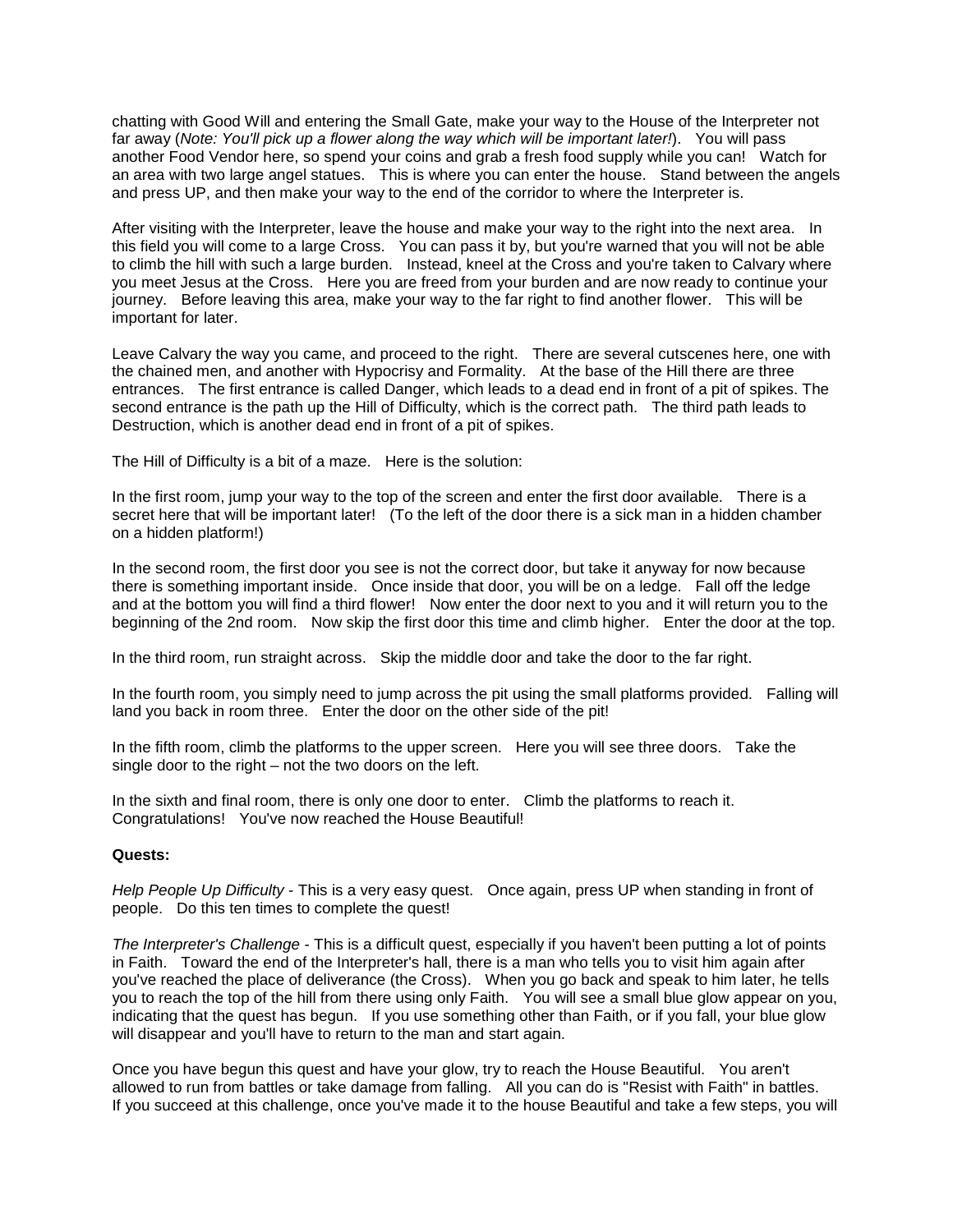receive notification that you have completed the quest!

**Enemies:**

*LazyBones* HP: 215 Strength: 150 Speed: 10 Weakness: Faith

*Snare* HP: 120 Strength: 120 Speed: 15 Weakness: Grace

Snares can be very difficult enemies if you aren't well prepared. While their life and strength aren't very high, they can inflict a wide range of status ailments on you. The best strategy is to do as much damage as you can before they're able to do this, then use what little power you have left to finish them off! Using Assurance at the beginning of battle will be a big help and will protect you for the battle. If you don't have this available, then use Gospel Truth to cure the two worst inflictions – Chains, which halves your speed, and Doubt, which halves your Faith. Those two status ailments combined effectively reduce your offensive power by 75%!

Don't spend a lot of time building your bonus stats for this battle, as Snares can use Bore and remove them at any time. Your best bets are blessings if you need help.

**Cross Alert!!!** Rose Cross

Remember those flowers you've been finding? The first was on the path to the Interpreter's House, the second was in Calvary, and the third was in the Hill of Difficulty. Well now you can do some backtracking and find the last two and take them to the man at the grave. Go all the way back to Morality, and you will find a fourth flower just past the first Souldozer. From there, return to the Swamp of Despond and you'll find the fifth flower right in front of you! Take these five flowers to the man at the grave in the area before The Wicked Gate and he will give you the Rose Cross. The Rose Cross is one of the most valuable Crosses, and with it, you'll be healed to full life once per battle when your life drops below half!

**Cross Alert!!!**

The Green Cross

One of the first people that you'll speak with inside the Interpreter's House will tell you how many children you've prayed with. When you've prayed with 50 kids, return to him and he will give you the Green Cross. The Green Cross allows you to put 15 points into each of your Focus point categories instead of just 10. This is an endgame Cross and you probably won't be able to get it for a while, as it takes quite some time to find and pray with 50 kids, not to mention to have a need for more than 10 Focus points!

# **Chapter 6: Apollyon Attacks!**

Now that you've reached House Beautiful, you get to relax for a while before getting back to work! You don't have to enter the House Beautiful, but be warned that you will not survive the next area if you don't put on the Armor of God!

Enter the House Beautiful and make your way to the end of the corridor. Talk to the man there and he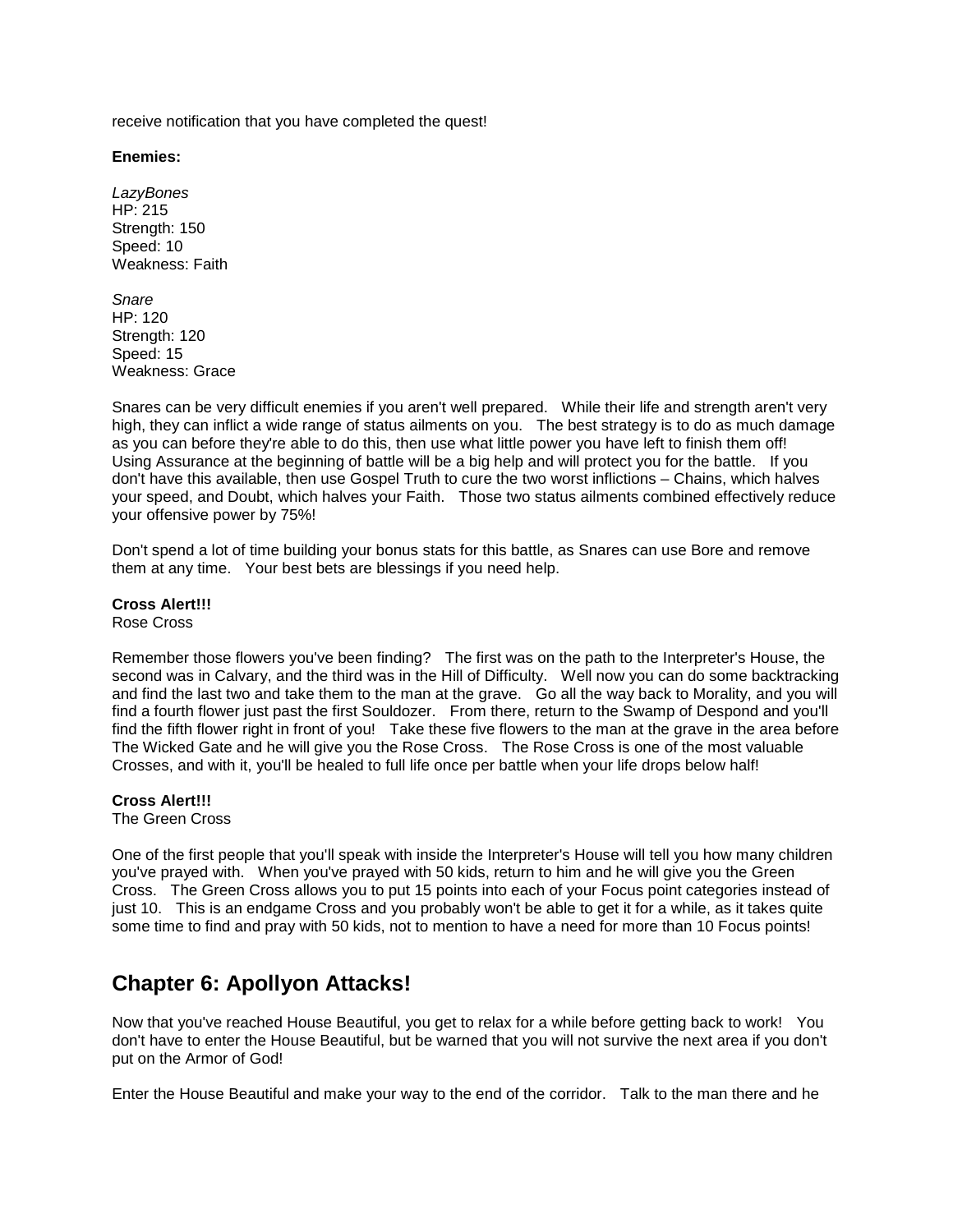will equip you with the Armor of God as well as give you a big Exp boost!

Now leave the House Beautiful and make your way to the right. You'll enter the Valley of Humiliation and come across some new enemies! Apollyon is at the end of this area and he is the most difficult enemy you've encountered so far.

#### **Quests:**

*Overcome Evil* - This is a quest that you can probably complete within the next few areas. Simply defeat 30 enemies of this area's difficulty or higher to complete the quest.

*Defeat Apollyon* - You know.

#### **Enemies:**

*Soulclaimer* HP: 300 Strength: 250 Speed: 13 Weakness: Promise

#### **-----BOSS-----**

*Apollyon* HP: 1000 Strength: 250 Speed: 12 Weakness: Grace

Apollyon is by far the most difficult enemy thus far. His strongest attack, "Fall Away," can drop you in one shot if you aren't prepared! He will also put Chains on you, which can be crippling in a fight like this.

Take things slowly at first, preparing for the fight ahead. Going toe-to-toe with Apollyon won't end well for you. Spend your first turns using blessings such as Assurance and Peace. With that protection, you can start spending some time praying to boost your bonus stats. Get your Defense and Regen bonus stats up to 99 first, healing as needed. If you want to be safe, then start working on building your Wisdom bonus stat up to 99 as well. After that, you can go ahead and work on getting your Strength up to 99. Be sure to renew your Blessings when they run out. Keeping Assurance active can be a big help, and use Peace and Zeal when an opportunity presents itself.

At this point you're ready to switch to offense! Use your turns to activate Authority, and then start hitting Apollyon with Grace over and over again! At this point, you should be able to take him down in 5 or 6 hits!

To make things easier, try switching your Focus points to Preparedness before this fight to give all your stats a boost from the very start. Or you can put the points in Blessings so that you can use them more often.

### **Cross Alert!!!**

The Blue Cross

Before you fight Apollyon, you'll come across a strange medical kit laying on the ground. Pick this up, and take it back to the Hill of Difficulty. In the very first room at the top of the chamber, there is a secret compartment to the left (on a secret platform) where a sick man sits. Talk to him and he will be thankful for the medicine you've brought him, giving you the Blue Cross. The Blue Cross makes all of your blessings last 1 turn longer. That may not sound like much, but when fighting very difficult fights, it can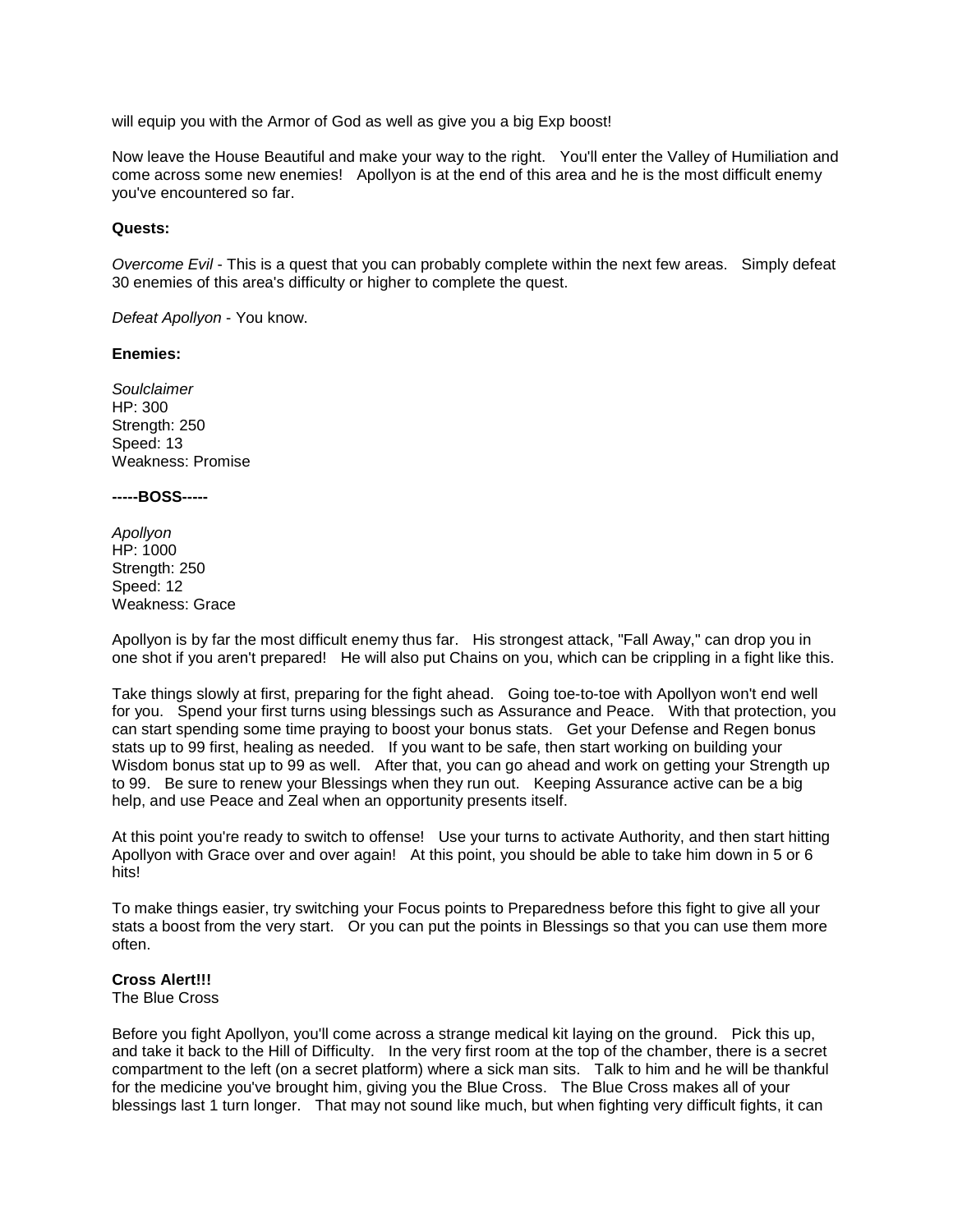make a big difference!

# **Chapter 7: Down in the Valley!**

After fighting Apollyon, you'll be on your way to the Valley of the Shadow of Death. Make your way through this passage, fighting Deceivers along the way. You'll eventually reach the entrance to the valley.

While in the valley, you'll encounter some new dangers. You'll face Tempters, which can be very tough, as well as skeletal hands that will reach up and try to grab you if you fall into the purple swamp. Once again, just fight your way to the right until you get to the end of the valley!

### **Quests:**

*Lead the Blind* - Press UP while in front of 10 people you find in the Valley to complete this quest.

*Help Pilgrim's Begin Their Journey* - Press UP while standing in front of people who are crouched down with burdens on their back. Do this for 30 people to complete this quest.

*Lead a Soul to Christ* - You can complete this quest with the same people you find for the above quest – the crouching people carrying burdens. To fulfill this quest, there is a special condition that must be met. Find a Place of Rest (the Cross rest areas that glow yellow and give you Exp). Pray here to get a charge of the Holy Spirit (as represented by the glowing aura within the player), and then press UP while standing with one of the pilgrims who are crouching. Do this 5 times to complete this quest.

## **Enemies:**

*Deceiver* HP: 400 Strength: 200 Speed: 12 Weakness: Truth

*Tempter* HP: 500 Strength: 175 Speed: 9 Weakness: Faith

# **Cross Alert!!!**

Amber Cross

In the Valley of the Shadow of Death, try to make it from one side to the other without falling into the swamp! If you fall in, you'll have to return to the beginning (the left side) to try again. If you make it to the far right side without falling into the swamp, the Amber Cross will be there waiting for you. The Amber Cross lets you start every battle with Assurance activated for 3 turns.

# **Chapter 8: Vanity Fair and The Mine**

After exiting the valley, it won't be long before you come across Vanity Fair. There are a few cutscenes and a Cross to be found here! Be sure not to buy something from the vendors here, or you'll be thrown into an unwinnable battle against the Lord of the Fair, not to mention, you'll lose 100 coins!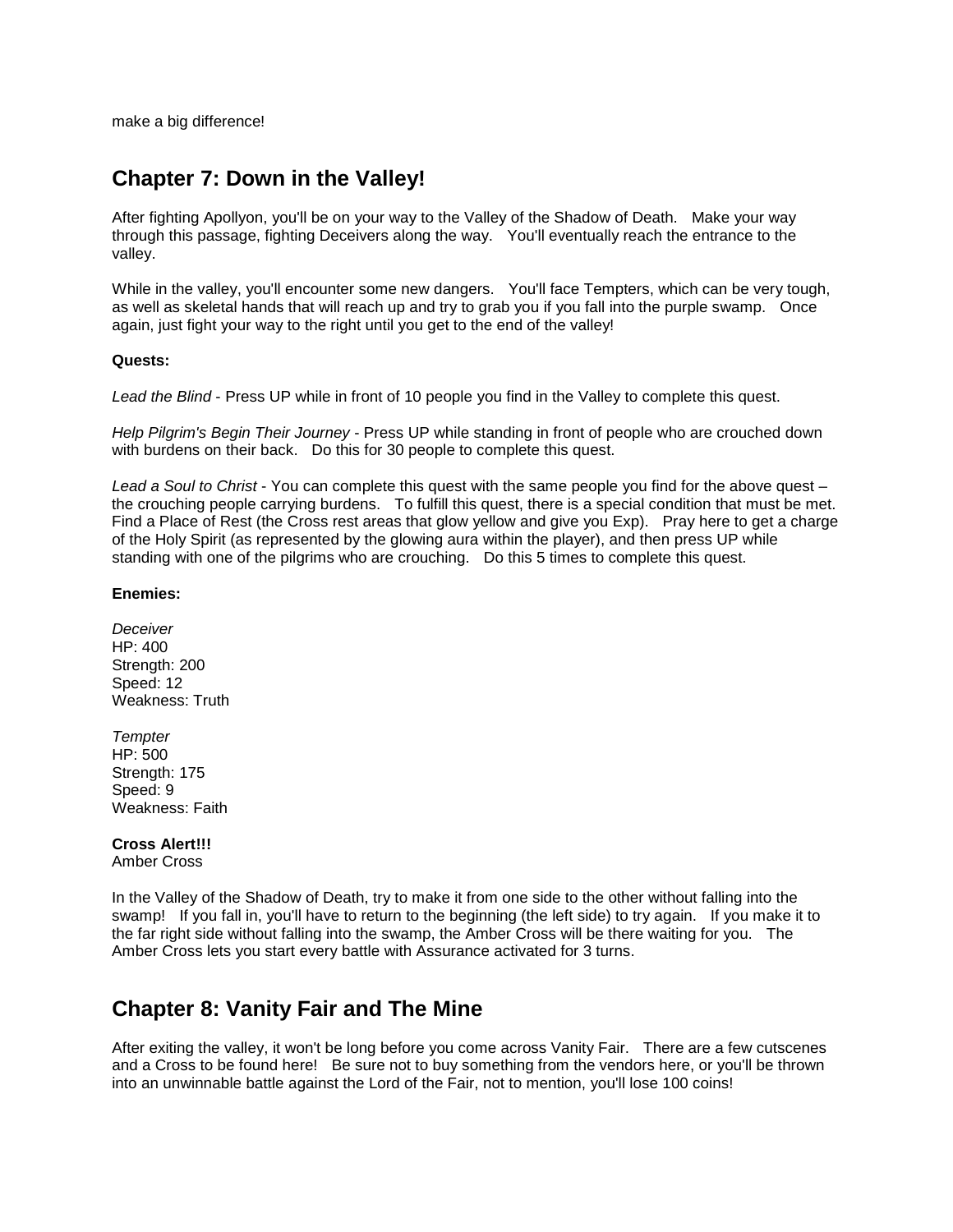Upon leaving the fair, keep heading to your right until you meet up with Hopeful. After this cutscene, keep heading right and you'll enter the area in front of the Silver Mine. The Silver Mine is an optional area, but you can find a Cross inside, as well as finish the related Quest to warn the people in the Mine. The Silver Mine doesn't lead anywhere, and once you reach the end of it, you'll have to turn around and exit again. After leaving the Silver Mine (or skipping it), keep heading to the right until you come to the rocky path leading to the Delectable Mountains.

### **Quests:**

*Warn Citizens of Vanity* - Press UP while standing in front of 20 people inside Vanity Fair to complete this quest.

*Help People in the Mine* - While inside the mine, speak with 20 people (using UP) to complete this quest. You'll need to go through the mine, exit, and enter again to find enough people.

*Rescue the Tormented* - As soon as you receive this quest, you'll notice that occasionally when you enter a battle, the enemy's name will be in Red and a crying child will be present on screen. These are more difficult versions of the enemies, as they have double the normal amount of life. Win this battle and you will rescue the child! Do this 30 times to complete the quest.

#### **Enemies:**

*Greedeye* HP: 300 Strength: 225 Speed: 15 Weakness: Truth

*Minemaster* HP: 500 Strength: 300 Speed: 10 Weakness: Truth

### **Cross Alert!!!**

The Purple Cross

Close to the entrance of Vanity Fair, you'll see a boy hiding behind the fence. Feed him 20 times and he will give you the Purple Cross. With the Purple Cross, every coin you collect will give you Exp!

### **Cross Alert!!!**

The Ruby Cross

Inside the mine, you'll encounter a man in a cage hanging from the ceiling. He wonders if forgiveness is still available for him. You'll need to find the Key of Forgiveness to help him! There is a man standing at the very end of the mine, and as soon as you reach him, you'll see a bat carrying a key flying from right to left across the top of the screen! You'll have to try to chase him so you can grab the key! Hurry to the left (jumping is slightly faster) and Run from the first two Minemaster enemies that you encounter. If you were able to successfully Run, you'll be able to jump onto the first mine cart you come to and leap up to grab the key from the bat! If you don't catch the bat, return to the man at the end of the corridor until the bat flies past again.

Once you give the key to the man in the cage, he will give you the Ruby Cross. The Ruby Cross gives you the first attack advantage at the start of each battle, with your charge meter full and the enemy's charge meter empty.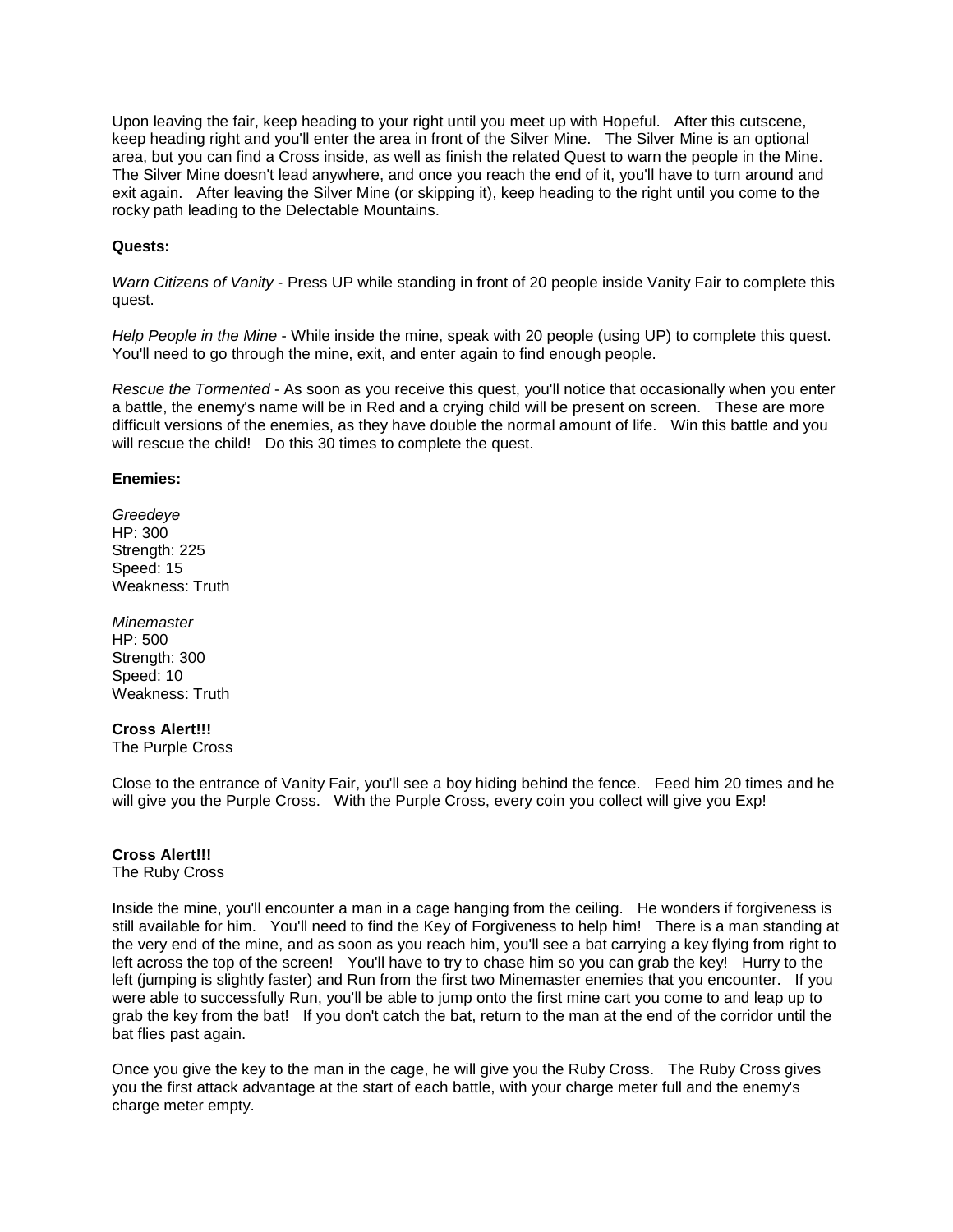# **Chapter 9: Caught by Giant Despair!**

After passing the mine, you'll come to a rocky field. It's here that Christian and Hopeful start looking for an easier path and cross over onto Bypass Meadow. During a cutscene, you'll learn that Christian and Hopeful have been caught by Giant Despair and taken to Doubting Castle! When you regain control of Christian, you're deep in the dungeon and have to fight your way out! Your path will be blocked by Jailors and eventually by Giant Despair himself! Just work your way to the left until you eventually escape the castle. After leaving the castle, you can journey left to exit through Bypass Meadow and reach the rocky path again, or you can go to the right to talk to a man in need of spiritual help, but that will be covered later in this guide.

#### **Quests:**

*Encourage Those in Doubt* - Press UP while standing in front of 20 people in Doubting Castle to complete this quest. You will have to go through the castle several times to find enough people.

*Defeat Giant Despair* - All in good time.

#### **Enemies:**

*Jailor* HP: 750 Strength: 400 Speed: 10 Weakness: Promise

Jailors have several nasty attacks and bind you in chains frequently. Getting inflicted with Chains during this fight really make things difficult, so use Assurance when you can or Authority to make short work of them.

*Darkthought* HP: 600 Strength: 325 Speed: 10 Weakness: Grace

Darkthoughts will make this fight difficult for you by inflicting you with Doubt, halving your Faith and dragging the fight out. They can also use False Prophet, which inflicts Doubt plus Chains. Use Assurance if you can and heal when needed. Protecting against Darkthought's status inflictions is the key to success!

#### **---BOSS---**

*Giant Despair* HP: 2000 Strength: 350 Speed: 14 Weakness: Promise

Giant Despair is another enemy that you must carefully prepare for. Put your Focus points in Blessings, as keeping Assurance on you will make the fight much easier. It's also good if you've been putting some points in Prayer, as getting your stats to maximum is recommended. Giant Despair is very strong, but also very fast. Fortunately, he won't be putting you in Chains, but his Depress attack can inflict Doubt,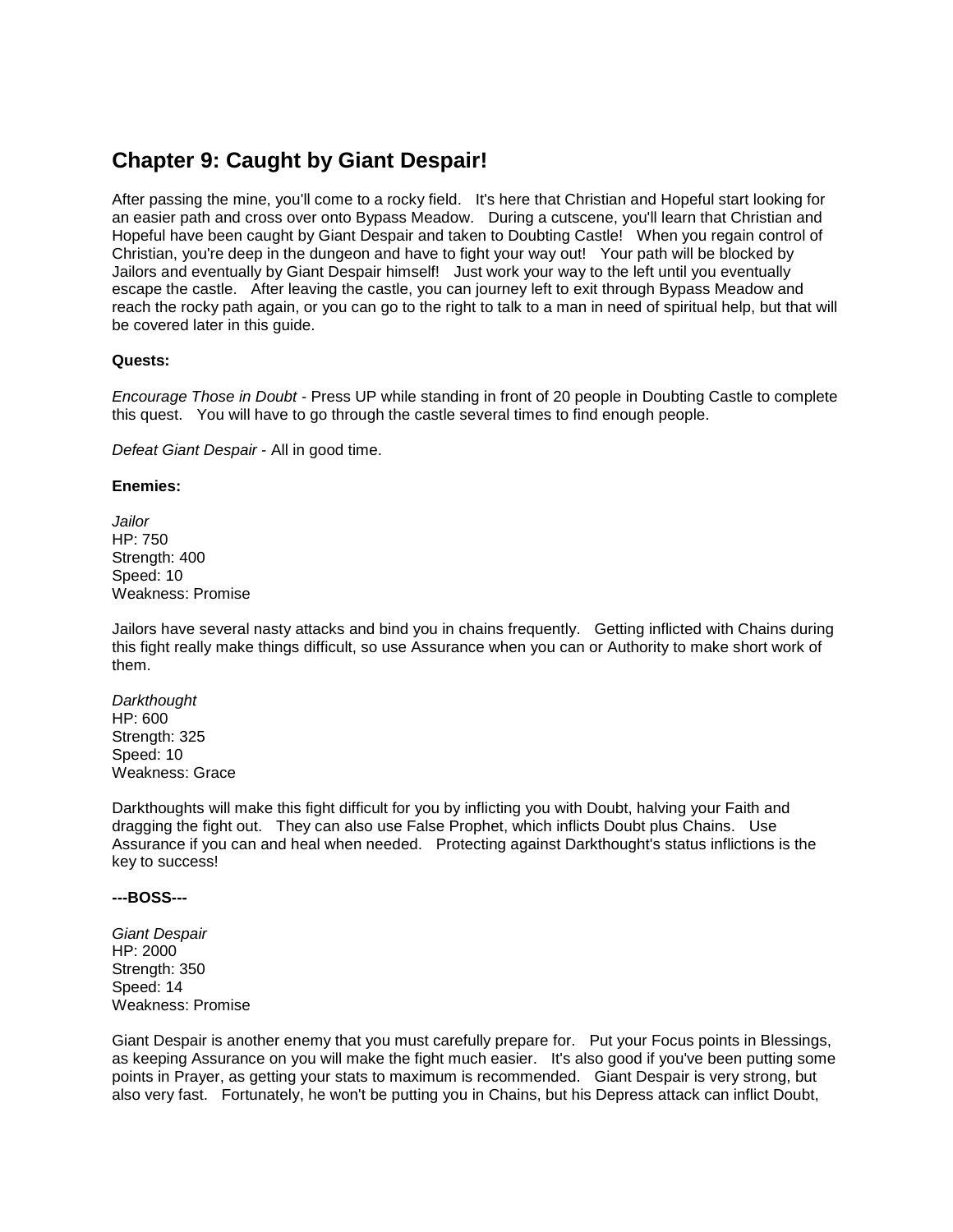Fear, and Shame. If you don't have Assurance and get inflicted with Shame, remove it with Forgiveness as soon as you can so your Blessings will be available to you again.

Use Assurance and Peace to give you a cushion at the start of battle. Then start building up your bonus stats, starting with Protection and Regen, healing when needed. Once those are maxed out, start working on building up your Wisdom. Getting your Wisdom bonus stat to 99 will give you about an additional 15% chance to dodge Depress, which equates to a free turn when it works.

Once your protective stats are built, get your Strength up to 99 as well. Keep Assurance up, use Authority, and start getting in hits with Promise when you can. Once your bonus stats are built up, you'll stand a very good chance against him.

### **Cross Alert!!!**

The White Cross

After you've defeated Giant Despair, stand in the spot where he was, and then fall off the small ledge to the left. Don't worry about the spikes, as they'll do minimal damage. Walk to the left and through the wall. You'll find a Prayer Book in this hidden spot! Exit the hidden chamber and continue to your left, navigating through the final part of castle. Just one more Jailor blocks your path. When you get outside, head to the right and you'll find a man who has forgotten how to pray. Give him the Prayer Book and he'll give you the White Cross. The White Cross enables an additional type of Holiness with a blue icon. This does less damage than the Holiness blessing that you've been using, but this one is always on and can add to the damage of your primary Holiness blessing.

# **Chapter 10: Crossing the River**

After returning to the rocky field, head to the right and you'll end up at the Delectable Mountains. Here you can buy food, donate extra supplies, cash in quests and get new ones, as well as visit with the Shepherds there. Continue to the right and you'll enter the Enchanted Grounds, where you will be blocked by Sleepwalks – enemies that have the powerful "Fall Away" attack at their disposal.

Continue to the right and exit the Enchanted Grounds, travel through Beulah Land, and finally you will enter the River of Death! You can't run from the enemies here, and they are very powerful! You should be at least level 30 before attempting to cross this river. Defeat the three Dreads in your way and you will reach the final boss of the game – Wretched!

After that, you will have reached the Celestial City! Congratulations!!! On continuing the save, you can leave the Celestial City and go back through the game to find things you've missed. The Dreads will respawn when you try to get through the river again (not on your way out, but on your way back in), and Wretched will return when the game is reloaded!

### **Quests:**

*Wake the Sleeping* - Press UP while standing in front of 10 people in the Enchanted Grounds to complete this quest!

*Defeat Wretched* - Level 35 would be recommended.

*God's Warrior* - This quest will get its own section later. This is the most difficult quest in the game and requires you to find and defeat three demons, all of which are stronger than the final boss.

### **Enemies:**

*Sleepwalk*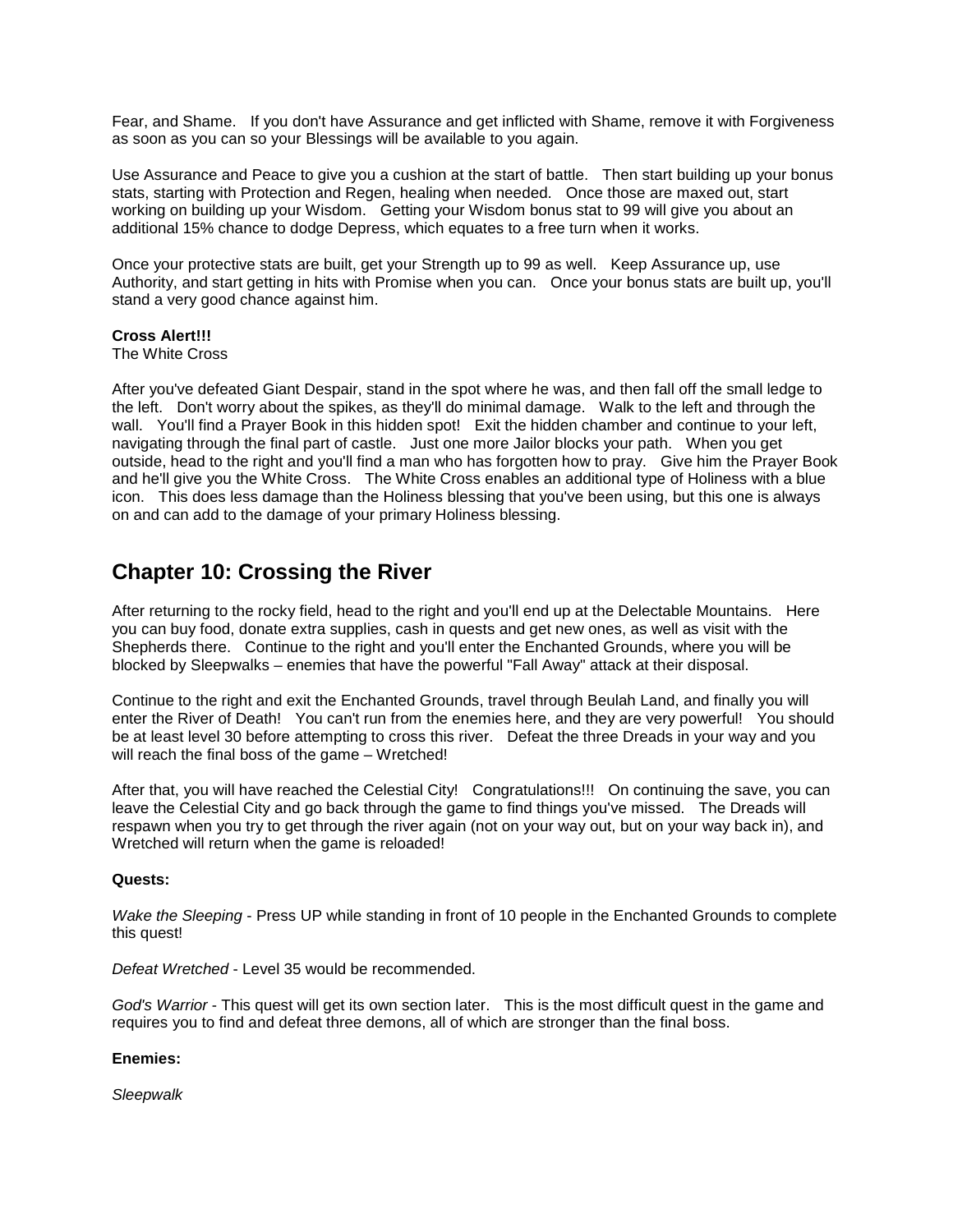$HP: 750$ Strength: 500 Speed: 7 Weakness: Faith

As long as you can survive on hit of their "Fall Away" attack, you shouldn't have anything to worry about. If one uses Fall Away and defeats you in one shot, you will need to go back and level up, putting more points in Spirit. Sleepwalks are pretty slow, so you should be able to defeat them without them getting in more than one attack. Don't worry about healing or powering up too much (since they can use Bore and remove beneficial effects) – just make sure you can take a hit and beat them before they have a chance to hit you a second time! Using Authority is usually beneficial, though, as there is only a 25% chance of a Sleepwalk using Bore.

*Dread* HP: 2000 Strength: 700 Speed: 10 Weakness: Faith

Dreads are the most difficult regular enemies in the game. They spend a lot of their time powering themselves up. This can feel like getting free turns, but keep an eye on their attack power! Before long, they will be very strong and very fast! Resist with Power from time to time to keep them in check, resetting their power and speed to their base level. Get in hits when you can, keeping yourself protected as needed.

#### **-----FINAL BOSS-----**

*Wretched* HP: 7500 Strength: 1000 Speed: 15 Weakness: Promise

Wretched is waiting for you at the end of the river. He has a unique attack that you haven't encountered before called *Judgement*. Judgement intensifies any status effects you are currently inflicted with and turns them into serious damage. He also can use *Devil's Hand*, which inflicts ALL status ailments on you at once. Those two attacks can be a 1-2 punch, dealing upwards of 3000 damage per attack. Put your Focus points in Blessings so you can keep Assurance on you, protecting yourself from Devil's Hand. With Assurance activated, apply Peace and/or Zeal to give you the advantage while building up your bonus stats. Once again, get your defensive bonus stats to max first, then work on maxing your Strength. After this, apply Authority and start chopping him down with Promise, reapplying Assurance when needed. Keep an eye on his attack power as well and don't let it get too high, otherwise his other attack *Deceive* will be devastating!

Beat Wretched and you've beaten the game! After beating Wretched, proceed to the right to enter the Celestial City!

# **Secret Enemies:**

Once you have the quest called *God's Warrior*, you can start searching for the three demons. They can be fought in any order. Go to the place where they appear and continue to re-enter that area, walk through it, exit, re-enter and walk through it again until you encounter one. There is a 10% chance of a demon appearing in these areas each time you enter.